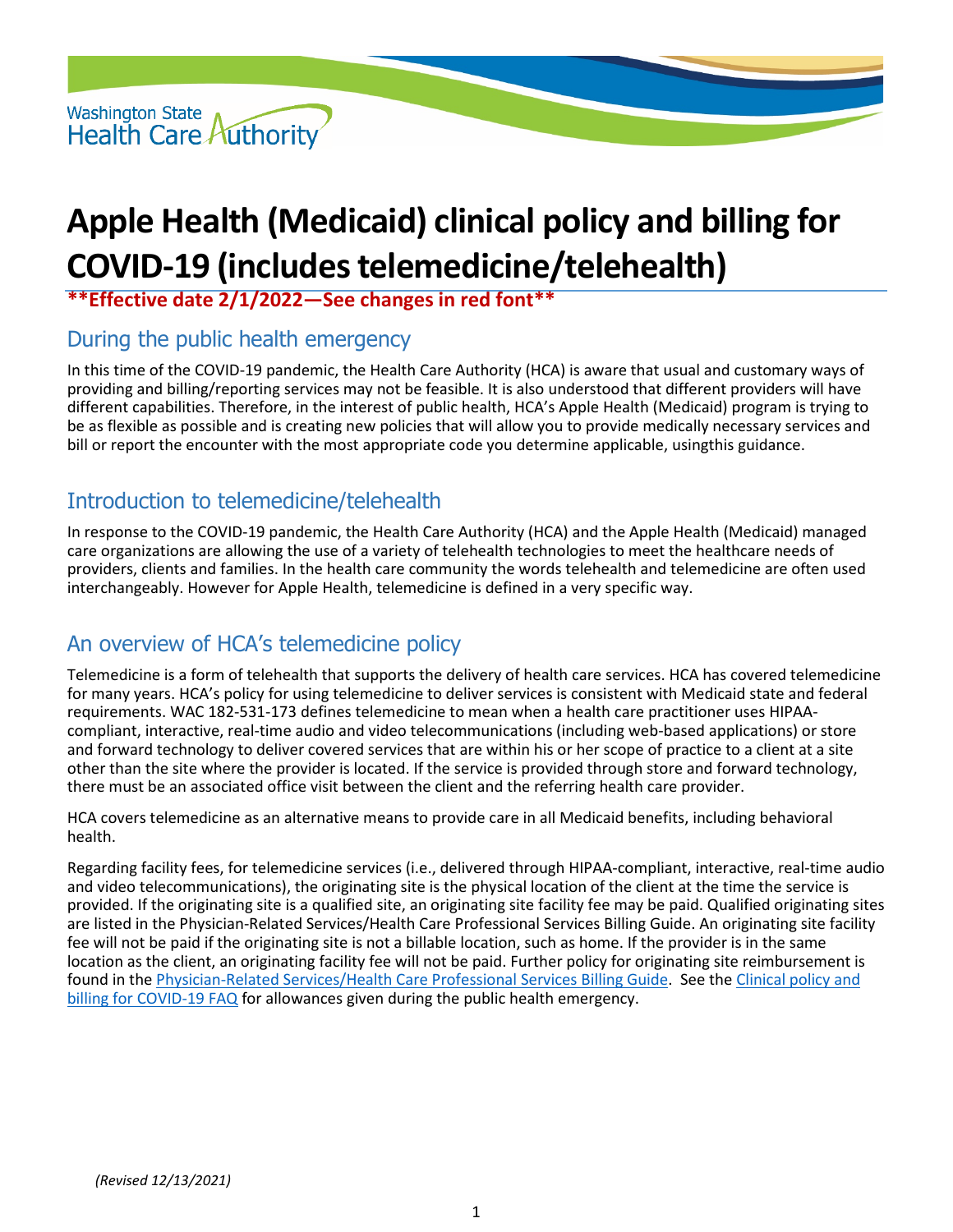

# An overview of HCA's telehealth policy

HCA's Apple Health fee-for-service program and the contracted managed care organizations (MCOs) have also implemented temporary policies to expand the type of telecommunications that can be used to provide covered services. For the duration of the pandemic, telehealth can be considered an umbrella term that includes telemedicine as well as these temporary policies, some of which are reimbursed at rates comparable to in-person visits. In contrast to telemedicine, some telehealth technologies may not be HIPAA compliant and some are not conducted through interactive audio-video exchange. Under telehealth, HCA is standardizing the application of these policies with our partners, the managed care organization (MCOs) and the Administrative Service Organizations (ASOs) to:

- Reduce the administrative burden on providers
- Increase client access to care during the pandemic
- Help providers maintain delivery of services when social distancing is essential
- Rapidly increase telehealth innovation and access

Telehealth is the use of electronic information and telecommunications technologies to support distant primary health and behavioral health care; patient and professional health-related education; public health, and health administration. HCA is using telehealth modalities to provide assessment, diagnosis, intervention, consultation, supervision and information in lieu of an in-person visit. telehealth allows health care services to be provided in a variety of ways to provide health care service, including:

- Audio-only (telephone calls)
- Email
- Texting
- E-consults

When providing services using a non-HIPAA compliant telehealth technology, providers are encouraged to try to assure the client's privacy in a HIPAA compliant-like manner. See the section below on "Privacy" for applicable policies and tips.

### Further billing guidance

For additional detail on providing services using telemedicine and telehealth technologies, see [HCA's COVID-19](https://www.hca.wa.gov/information-about-novel-coronavirus-covid-19)  [information webpage](https://www.hca.wa.gov/information-about-novel-coronavirus-covid-19) which provides guidance on how to bill.

The managed care organizations also have their specific billing instructions at the links below:

- [Molina Healthcare](https://www.molinahealthcare.com/providers/common/Pages/wacovid19.aspx)
- [Coordinated Care](https://www.coordinatedcarehealth.com/providers/coronavirus-information.html)
- [United Health Care](https://www.uhcprovider.com/en/resource-library/news/Novel-Coronavirus-COVID-19.html)
- [Community Health Plan of Washington](https://www.chpw.org/for-providers/covid-19-faqs-and-bulletins/)
- [Amerigroup](https://providers.amerigroup.com/Public%20Documents/WAWA_CAID_PU_TalkingPointsCOVID19.pdf)

### Best Practices

When conducting telehealth services, it is important to ensure that the standard of care for telehealth is the same as that for an in-person visit providing the same health care service. Best practices may include but are not limited to:

- Consider the patient's resources when deciding the best platform to provide telehealth services.
- Test the process and have a back-up plan; connections can be disrupted with heavy volume. Communicate a back-up plan in the event the technology fails.
- Introduce yourself, including what your credential is and what specialty you practice. Show a badge when applicable.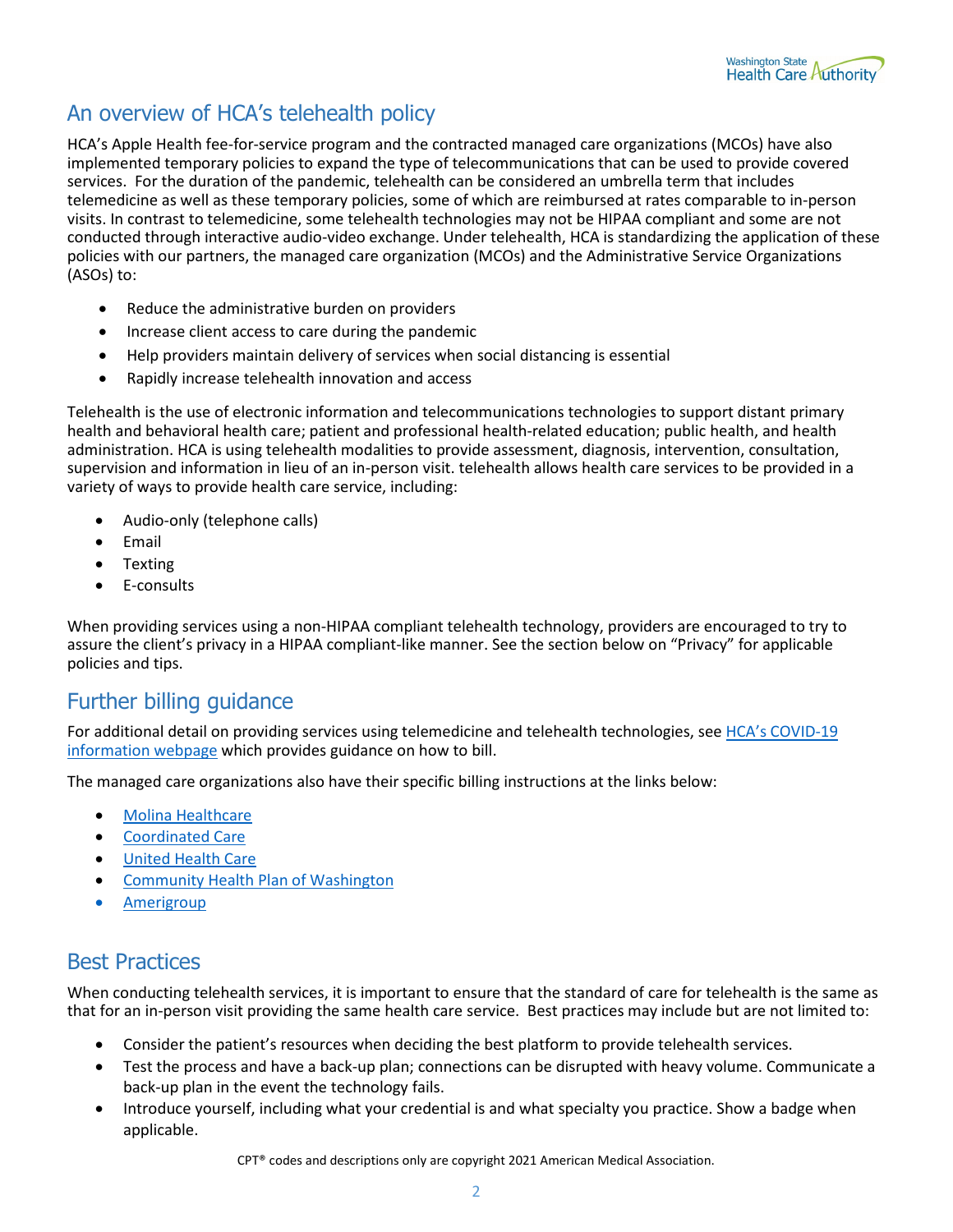

- Ask the patient their name and verify their identity. Consider requesting a photo ID when applicable/available.
- Inform patients of your location and obtain the location of the patient. Include this information in documentation.
- Inform the patient of how the patient can see a clinician in-person in the event of an emergency or as otherwise needed.
- Inform patients they may want to be in a room or space where privacy can be preserved during the conversation.

Documentation requirements for telehealth services are the same as those for documenting in-person care and, at a minimum, should also include:

- Start and stop time or duration of service (when billing a code based on time)
- The names of all participants in the encounter, including other patients and providers involved
- The location of the client and a note of any medical personnel with the client, as well as location of the provider
- That the encounter was conducted via telehealth, which telehealth platform was used, and whether it is HIPAA compliant
- If a physical exam is conducted, whether vital signs and exam findings are self-reported or obtained under direction
- If applicable, documentation that the patient consented and mode of consent (written vs. verbal vs. electronic, unless documented elsewhere).

### **Resources**

There are many resources available for providers to get started with telemedicine and telehealth. Examples of resources are listed below. (Note that inclusion in the list below does not reflect an endorsement or verification of complete accuracy by HCA.)

- [Washington State Telehealth Collaborative](https://www.wsha.org/policy-advocacy/issues/telemedicine/washington-state-telemedicine-collaborative/)
- [Northwest Regional Telehealth Resource Center](https://nrtrc.org/)
- [Telemental Health Toolkit from NRTRC](https://nrtrc.org/education-article-62)
- [Washington State Dental Association](https://www.wsda.org/news/blog/blog-details/2020/04/02/medicaid-code-updates-teledentistry-webinars)
- [University of Washington Behavioral Health Institute](https://bhi-telehealthresource.uwmedicine.org/)

Additionally, many professional societies have telehealth guidelines that may provide valuable care-specific information for health care professionals.

### **Privacy**

#### **HIPAA Compliance**

The Health Insurance Portability and Accountability Act (HIPAA) was passed by Congress in 1996. HIPAA-compliant telemedicine technology is covered by a Business Associates Agreement that provides protections for personal health information and data privacy. Recognizing that the COVID-19 public health emergency has created an immediate need for delivery of health care services in a new way, the Department of Health and Human Services Office for Civil Rights (OCR) has issued a Notification of Enforcement Discretion for Telehealth Remote Communications during the COVID-19 Nationwide Public Health Emergency. Similarly, Washington also received a waiver (via an 1135 waiver request) from CMS that waives security requirements for video communication in a telehealth visit during the emergency period. These allow a health care provider using audio or video communication technology to provide services to patients during the COVID-19 nationwide public health emergency to use any non-public facing remote communication product that is available to communicate with the patient.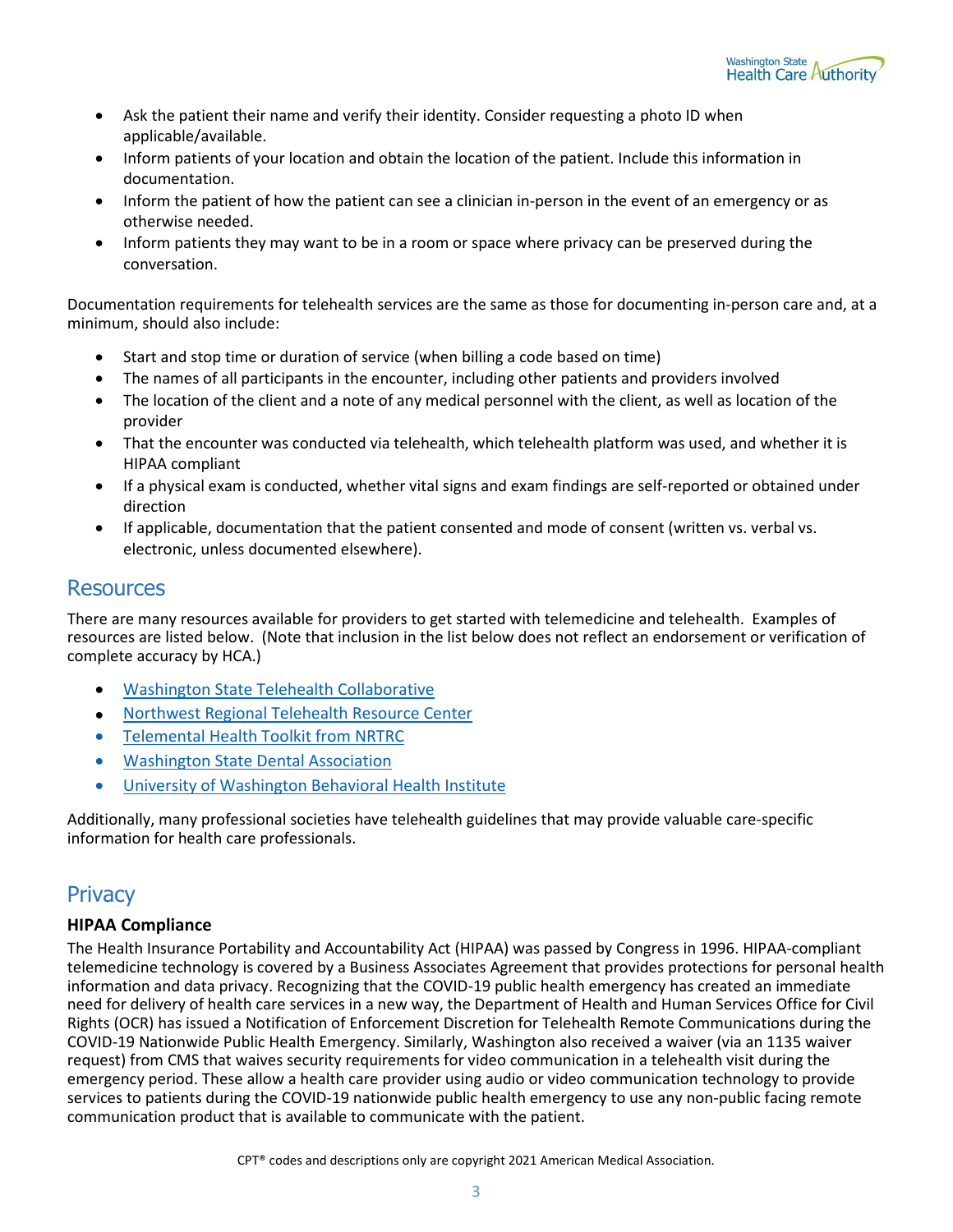

#### **However, HCA is beginning the transition to a post-pandemic telehealth policy and will no longer allow services to be provided via a non-HIPAA compliant audio-visual modality**.

The **Office of Civil Rights (OCR)** at HHS will exercise its enforcement discretion and will not impose penalties for noncompliance with the regulatory requirements under the HIPAA rules against covered health care providers in connection with the good faith provision of telehealth during the COVID-19 nationwide public health emergency. The OCR notes that the following vendors offer HIPAA compliant services and are able to enter into HIPAA business associate agreements (BAAs):

- Skype for Business
- Updox
- VSee
- Zoom for Healthcare
- Doxy.me
- Google G Suite Hangouts Meet

Facebook Live, Twitch, TikTok, and similar video communication applications are public facing, and should not be used in the provision of telehealth by covered health care providers.

Providers are still responsible for ensuring patient privacy to the best of their ability and to retain responsibility with respect to patient privacy, only sharing or communicating personal health information with individuals authorized to receive the information. Providers should enable all available encryption and privacy modes when using such applications.

When using non-HIPAA compliant audio/video technologies, it is best practice to disclose to patients that these thirdparty applications potentially introduce privacy risks. For example, a provider may disclose that, "Due to the urgency of the care being provided, I am not using a HIPAA-compliant platform and therefore cannot guarantee the security of the technology being used. I will ensure your privacy to the best of my ability. I need to ask for your verbal consent that you understand this risk and are willing to proceed with this service."

#### **Considerations for Substance Use Disorder Services**

Federal regulations (42 CFR Part 2) address the provisions for Confidentiality of Substance Use Disorder Patient Records. SAMSHA issued guidance for managing the release of records during this pandemic to support access to continued treatment and services. In this document, SAMSHA acknowledged it may not be possible to obtain written consent for release of records and, therefore, the provider could determine that in the case of medical emergency such as the current national emergency, written patient consent is not required. If possible to obtain written consent through email and scan functionality this would be the first option, but if this is not feasible, verbal consent could be documented and the records be requested without written consent. It is suggested the provider site the reason written consent cannot be obtained in the request for records.

Further resources include:

- [SAMSHA guidance](https://www.samhsa.gov/sites/default/files/covid-19-42-cfr-part-2-guidance-03192020.pdf)
- **HCA** guidance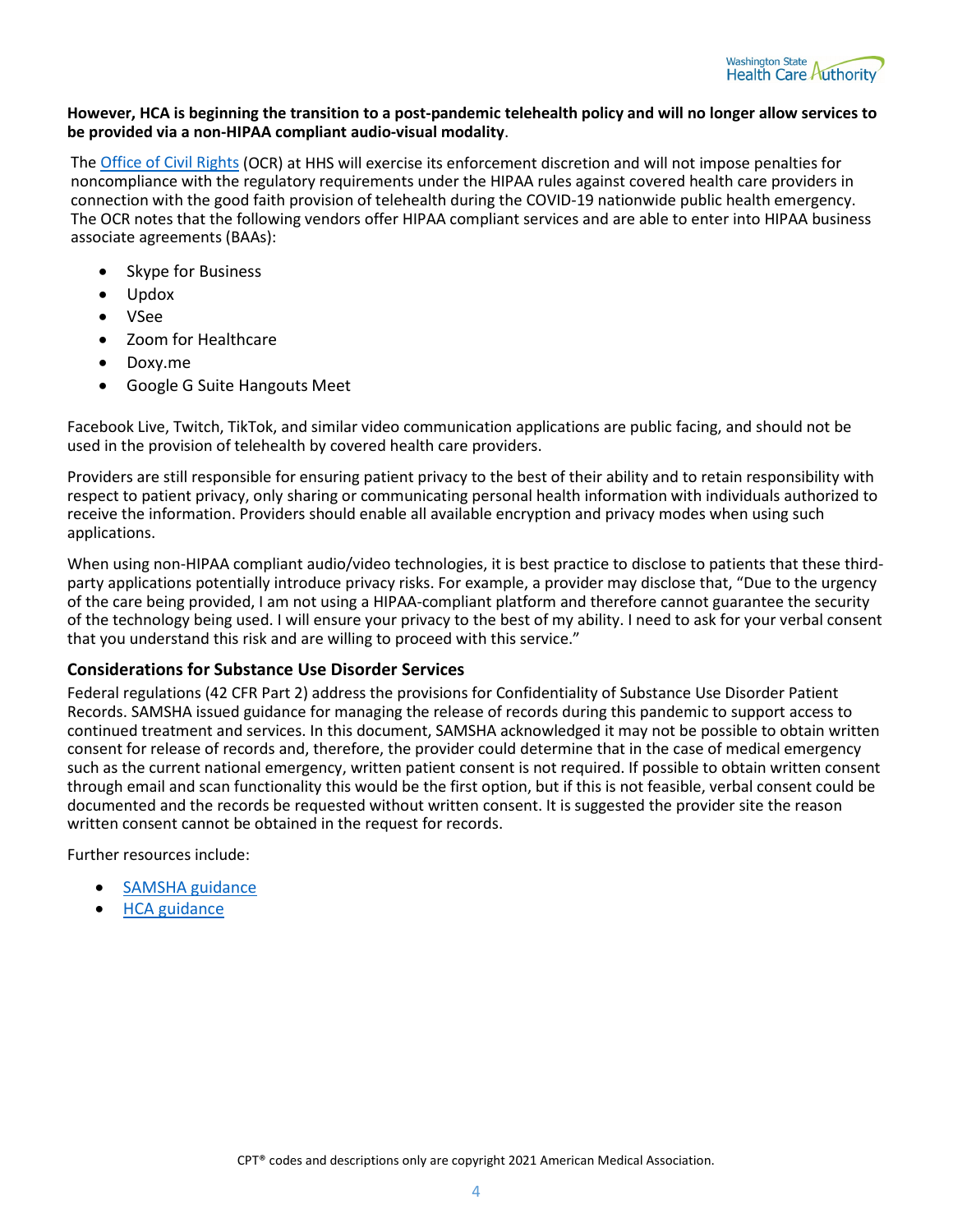

# **Contents**

| Part 6 - Provider/program specific information including the following: EPSDT, Office Based Opioid Treatment, |  |
|---------------------------------------------------------------------------------------------------------------|--|
|                                                                                                               |  |
|                                                                                                               |  |
|                                                                                                               |  |
|                                                                                                               |  |
|                                                                                                               |  |
|                                                                                                               |  |
|                                                                                                               |  |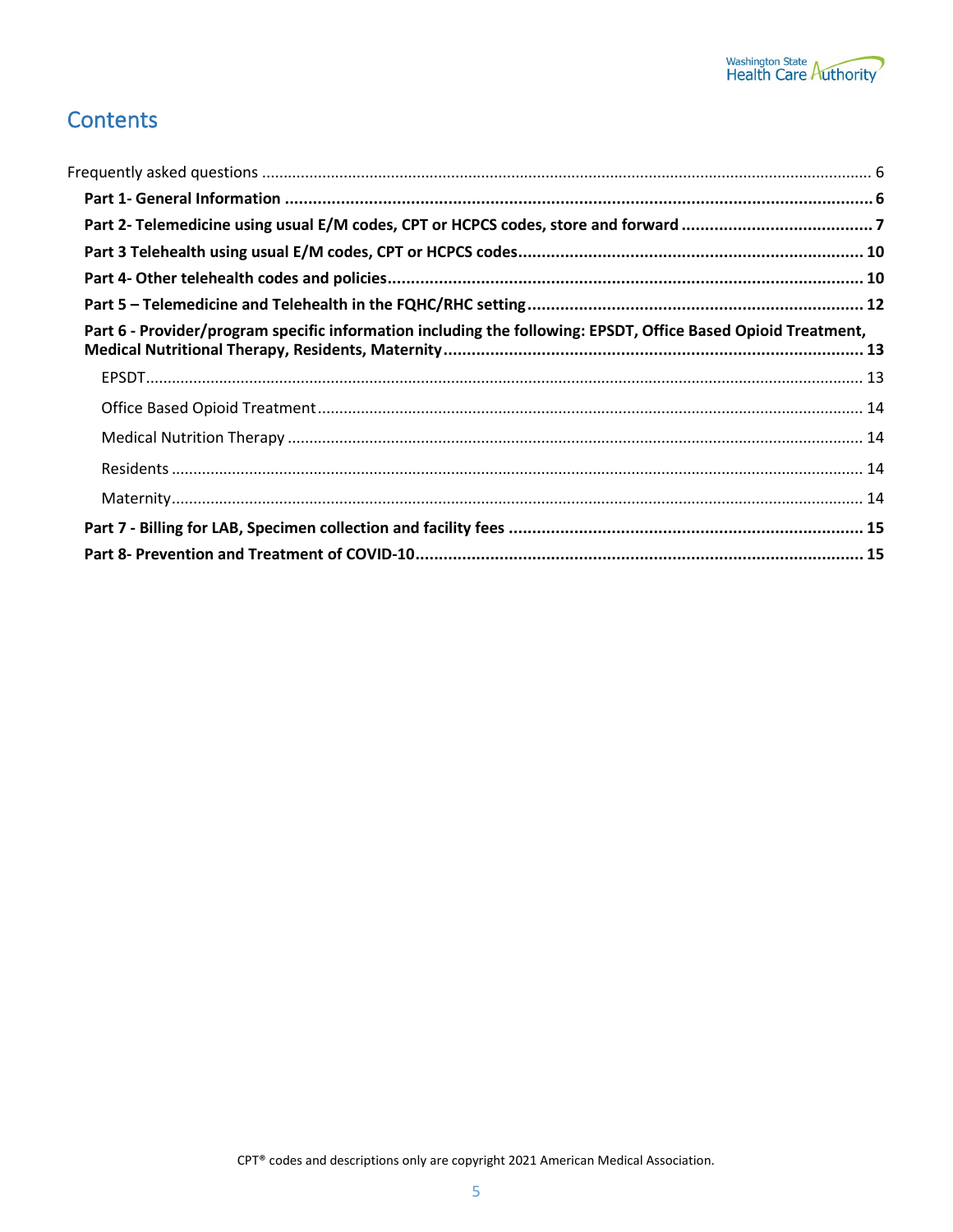

# <span id="page-5-0"></span>Frequently asked questions

**The following FAQ reinforces HCA's current policies regarding telemedicine as defined in [WAC 182-531-1730](https://apps.leg.wa.gov/wac/default.aspx?cite=182-531-1730) and covers the new telehealth policies that will only be in effect during this health care crisis**. We will update this FAQ as necessary to respond to new information as it develops.

*The FAQ below was revised after new information was released Friday, March 20, by the Centers for Medicare & Medicaid Services (CMS) in an all-state call about the use of telehealth in Medicaid. Note: Medicaid is not subject to the same policies as Medicare.* 

#### <span id="page-5-1"></span>**Part 1- General Information**

#### **Q: What are the requirements for providing services via telemedicine/telehealth to a Washington State Apple Health (Medicaid) client residing in Washington?**

You must be licensed in Washington State to bill for telemedicine or telehealth services. Out-of- state practitioners can apply to be emergency volunteer health practitioners and register to practice in Washington state, or apply for Washington State licensure that may result in a temporary practice permit. Service(s) must be rendered consistent with the scope of professional licensure or certification.

For further information and details related to each option, see:

- [Washington State Deparment of Health](https://www.doh.wa.gov/Emergencies/COVID19/HealthcareProviders)
- [Washington Medical Commission](https://wmc.wa.gov/policies-rules)
- [Nursing Care Quality Assurance Commission](https://www.doh.wa.gov/LicensesPermitsandCertificates/NursingCommission/PracticeInformation)

This rule does not pertain to providers in a Direct IHS Clinic, Tribal Clinic or Tribal FQHC as those providers may be licensed in any state per Federal law.

If the Washington Apple Health (Medicaid) client is receiving services outside of Washington State by a Washington State provider, the provider must follow the applicable laws of the state in which the client is located.

#### **Q: Do I need to take any measures to inform the client about technologies that may not be HIPAA compliant?**

Yes, clients must be informed when using a non-HIPAA compliant technology. This can be done in the following ways:

- Using mail to obtain written consent
- Use of an electronic signature
- Verbal but the information provided and the verbal consent must be documented and dated.

Once in-person visits are resumed, the client must sign a consent form that communicates in writing that the client provided consent to use a platform that could not protect their personal health information.

#### **Q: Are you following Medicare's guidance and allowing the provider to select the E&M code level based just on the Medical Decision Making (MDM), or the time, with time defined as all of the time associated with the E/M on the day of the encounter?**

Yes. Apple Health (Medicaid) is allowing the provider to code the E&M based on this CMS guidance. \*The MCOs will follow this policy.

#### **Q: Is Medicaid removing any requirements regarding documentation of history and/or physical exam in the medical record?**

Yes. Apple Health is removing requirements regarding documentation of the history and/or physical exam in the medical record when providing services via telemedicine or telehealth. \*The MCOs will follow this policy.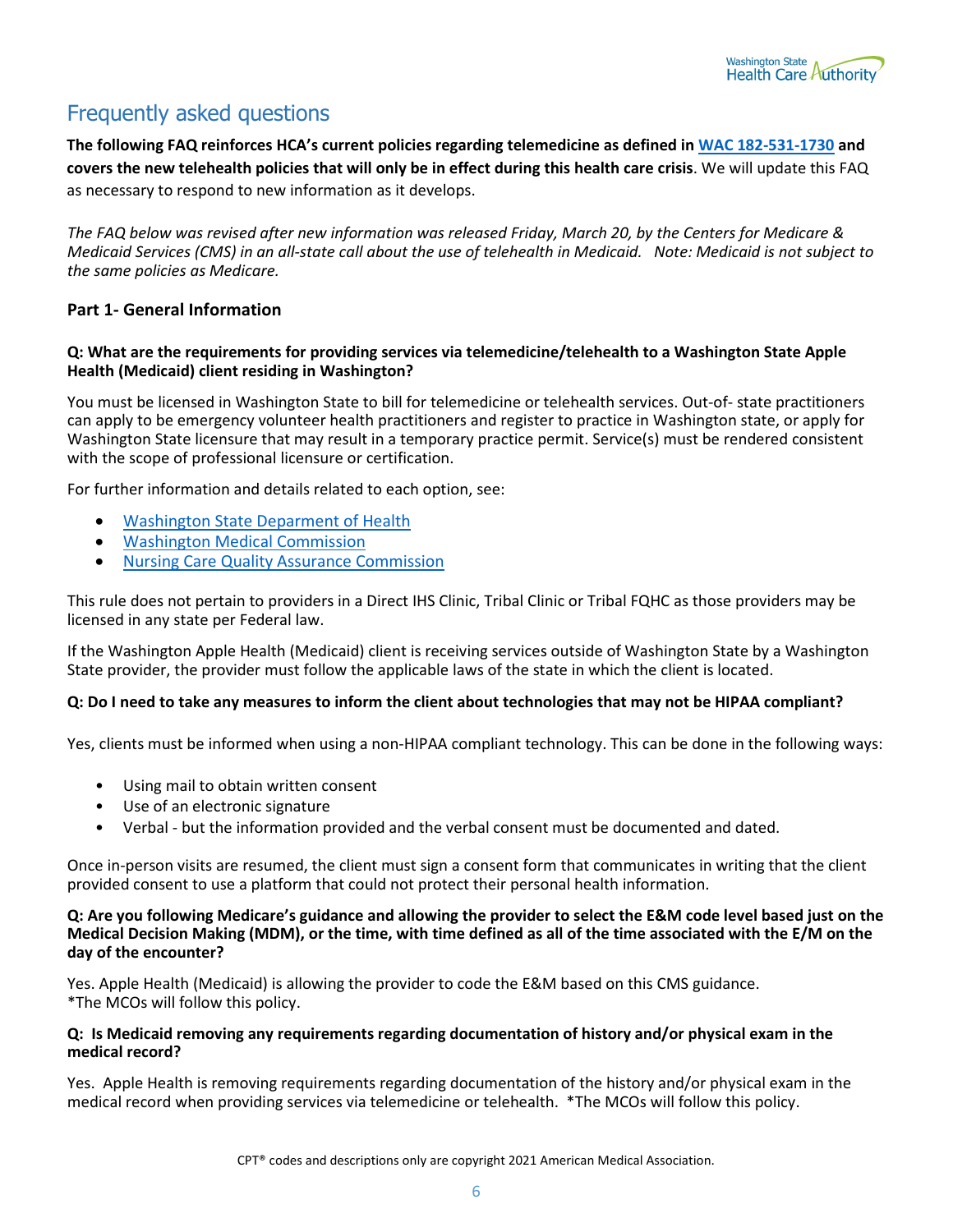

#### **Q: What if I am providing telemedicine or telehealth services outside of office hours?**

The following codes are available as add on codes for services provided by primary care providers via telemedicine/telehealth outside of Monday- Friday, 8-5 workday hours. \*HCA-contracted MCOs will follow this policy.

Se[e COVID-19 fee schedule for rates.](https://www.hca.wa.gov/billers-providers-partners/prior-authorization-claims-and-billing/provider-billing-guides-and-fee-schedules#collapse_63_accordion)

| CPT® Code | <b>Short Description</b>   | <b>Modifier</b> |
|-----------|----------------------------|-----------------|
| 99050     | Medical services after hrs | CR              |
| 99051     | MED SERV EVE/WKEND/HOLIDAY | CR              |

**Q: Is there any more information regarding telemedicine and telehealth that I can review?** Yes. You will find more information in the Apple Health (Medicaid) [telehealth policy recorded webinar.](https://www.youtube.com/watch?v=DsCl9SRMq-g&feature=youtu.be)

**Q: Are the managed care organizations who are contracted with Apple Health following these policies?** Yes. HCAcontracted MCOs will follow this policy.

#### <span id="page-6-0"></span>**Part 2- Telemedicine using usual E/M codes, CPT or HCPCS codes, store and forward**

#### **Q: What telemedicine services are covered?**

All Apple Health programs (FFS and MCOs) cover telemedicine when:

- Delivered via HIPAA compliant interactive, audio and video telecommunications (including web-based applications), and
- The provider works within their scope of practice to provide a covered service to an Apple Health eligible client.

FFS and MCOs will reimburse for professional services provided via telemedicine, in the following settings:

- Inpatient hospital, including ICU and CCU
- Outpatient Hospital, including ER, hospital- based clinics
- Free standing clinic and office services

Telemedicine services are paid at the same rate as if the services were provided face-to-face. \*Consult with the client's MCO regarding billing requirements.

#### **Q: How do I bill for services provided via telemedicine (HIPAA compliant audio-visual)?**

For services provided via telemedicine (HIPAA compliant audio-visual):

- Bill the code you would usually that denotes the service rendered (including E/M codes)
- Use the appropriate place of service (POS) from the table below.If you use POS 02 and you should receive the nonfacility rate, you need to add modifier 95.

Se[e Physician-Related Services/Health Care Professional Services](https://www.hca.wa.gov/assets/billers-and-providers/physician-related-serv-bg-20200401.pdf) Billing Guide for detailed instructions on how to bill for telemedicine services or appropriate MCO billing instructions.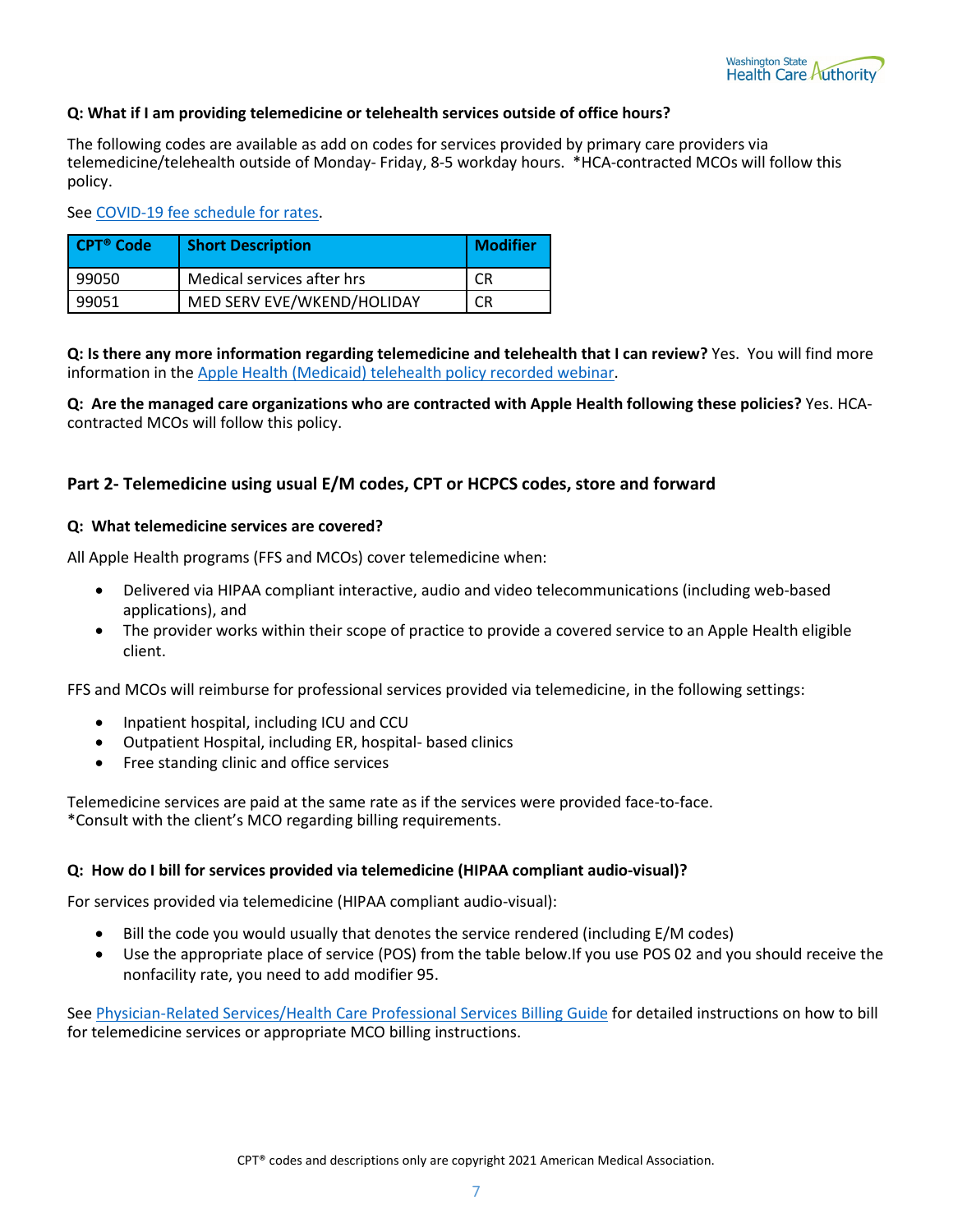

#### <span id="page-7-0"></span>**Q. Which place of service (POS) should I use when billing HIPAA-compliant telemedicine (audio-visual) or telehealth (audio-only)?**

#### **Effective October 1, 2021 to April 3, 2022:**

Apple Health is allowing audio-only/telephone to be used when current practice for providing services is not an option (face-to-face, telemedicine). Report the service modality code (CPT or HCPCS code) as you would if the encounter was in person. In these cases, Apple Health is temporarily allowing services using a telephone, as described above, to conduct an office visit. Report the code (CPT or HCPC) as you would if the encounter was in person. Always document the modality used for delivery in the health care record. Remember to use the POS indicator that best describes where the client is (e.g., 12 is home, 31 is skilled nursing facility, 13 is assisted living facility, etc.).

Do not bill with the providers location as the place of service. \*HCA-contracted MCOs are also adopting these policies.

#### **Effective for dates of service on and after April 4, 2022:**

**(***Providers whose systems are ready to bill using the new POS 10 prior to April 4, 2022, may begin to do so effective for claims with dates of service on and after January 1, 2022.)* 

- Use the new POS 10 and the revised definition of POS 02.
- Choose the appropriate POS when services were provided via telemedicine(audio-visual) or telehealth (audio-only).
- When billing POS 02
	- o Add modifier 95 if the distant site is designated as a nonfacility.
	- $\circ$  Nonfacility providers must add modifier 95 to the claim to receive the nonfacility payment.

<span id="page-7-1"></span>

| <b>Place of</b><br>service (POS) | <b>Description</b>                                                                                                                                                                                                                                                                                                                                                                                   |
|----------------------------------|------------------------------------------------------------------------------------------------------------------------------------------------------------------------------------------------------------------------------------------------------------------------------------------------------------------------------------------------------------------------------------------------------|
| 02                               | Revised definition: The location where health services and health related<br>services are provided or received, through telecommunication technology.<br>Patient is not located in their home when receiving health services or health<br>related services through telecommunication technology.                                                                                                     |
| 10                               | New: The location where health services and health related services are<br>provided or received through telecommunication technology. Patient is<br>located in their home (which is a location other than a hospital or other facility<br>where the patient receives care in a private residence) when receiving health<br>services or health related services through telecommunication technology. |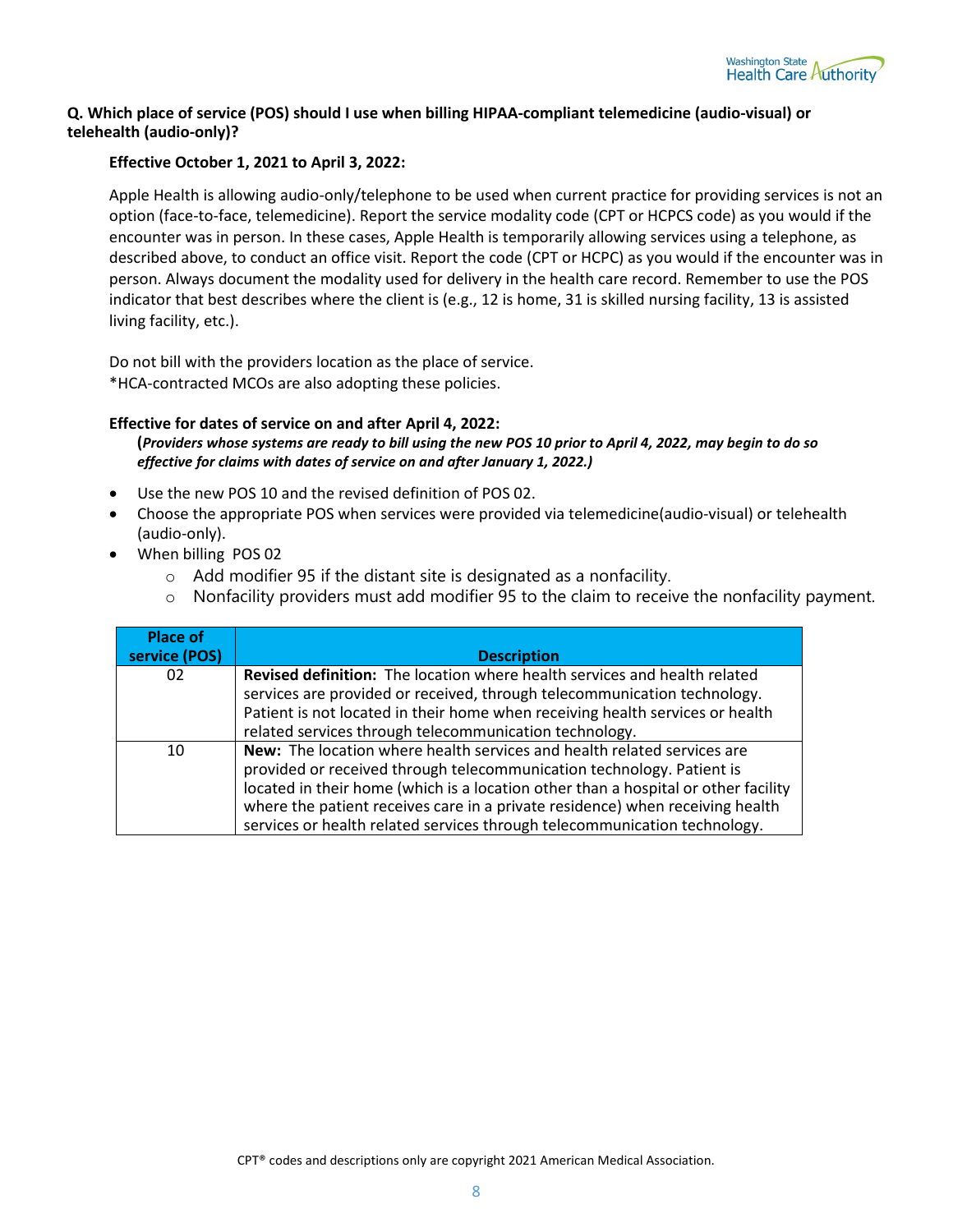

#### **Q. Which modifier should we use to denote that the services were provided via telehealth (audio-only)?**

The American Medical Association (AMA) released a new audio-only modifier on 12/30/21 with an effective date of 1/1/22. HCA is implementing the use of the modifier effective 2/1/22. Modifier FQ is allowed for DOS 1/1/22- 1/31/22. Please note that Behavioral Health and Mental Health Services have different allowances for the FQ modifier. Se[e Apple Health \(Medicaid\) behavioral health policy and billing during the COVID-19 pandemic \(FAQ\)](https://www.hca.wa.gov/assets/billers-and-providers/behavioral-health-policy-and-billing-COVID19-faq-20220201.pdf)

| <b>Modifier</b> | <b>Modifier Descriptor</b>                                                                                                                                                                                                                                                                                                                                                                                                                                                                                                                                                                                                                                                                                                                                       |
|-----------------|------------------------------------------------------------------------------------------------------------------------------------------------------------------------------------------------------------------------------------------------------------------------------------------------------------------------------------------------------------------------------------------------------------------------------------------------------------------------------------------------------------------------------------------------------------------------------------------------------------------------------------------------------------------------------------------------------------------------------------------------------------------|
| 93              | Synchronous Telemedicine Service Rendered Via Telephone or Other Real-Time<br>Interactive Audio-Only Telecommunications System: Synchronous telemedicine<br>service is defined as a real-time interaction between a physician or other qualified<br>health care professional and a patient who is located away at a distant site from<br>the physician or other qualified health care professional. The totality of the<br>communication of information exchanged between the physician or other qualified<br>health care professional and the patient during the course of the synchronous<br>telemedicine service must be of an amount and nature that is sufficient to meet<br>the key components and/or requirements of the same service when rendered via a |
|                 | face-to-face interaction.                                                                                                                                                                                                                                                                                                                                                                                                                                                                                                                                                                                                                                                                                                                                        |

#### Q. **What if I start an appointment with a client via telemedicine (audio-visual) and there is a technical issue that isn't able to be resolved and I complete the appointment via audio-only/telephone?**

If any portion of the appointment was provided via telemedicine then bill according to telemedicine billing instructions found in th[e Physician-Related Services/Health Care Professional Services](https://www.hca.wa.gov/assets/billers-and-providers/physician-related-serv-bg-20200401.pdf) Billing Guide.

#### **Q: Can an outpatient hospital facility bill for the originating site facility fee when the client is at home?**

Yes, when the facility is providing administrative and clinical support services for a client receiving services via telemedicine from a provider associated with that facility/clinic. To receive payment for the originating site facility fee when the client is at home, providers must use HCPCS code Q3014 and modifier CR. Do not bill using HCPCS code G0463 for the same date of service. This policy was effective March 1, 2020. [See the COVID-19 fee schedule.](https://www.hca.wa.gov/node/301)

#### **Q: Is store and forward a covered telemedicine modality?**

Yes, but only if you are providing dermatology services. See the [Physician-Related Services/Health Care Professional](https://www.hca.wa.gov/assets/billers-and-providers/physician-related-serv-bg-20200401.pdf)  Services [Billing Guide](https://www.hca.wa.gov/assets/billers-and-providers/physician-related-serv-bg-20200401.pdf)

#### **Q: What about e-consults?**

During this crisis Apple Health is *temporarily* allowing the following code to be utilized when consultation between other specialties occurs. [See the COVID-19 fee schedule.](https://www.hca.wa.gov/node/301)

|       | CPT <sup>®</sup> Code   Short Description |
|-------|-------------------------------------------|
| 99451 | NTRPROF PH1/NTRNET/EHR 5/>                |

You must bill using modifier CR.

#### **Q: What if telemedicine is used to provide services when the client and the provider are within the same facility?**

Yes. During this time, HCA wants Apple Health providers to be able to use telemedicine services to provide patient care even if it is within the same facility. When providing telemedicine services within the same facility, do not submit a claim for the originating site.

CPT® codes and descriptions only are copyright 2021 American Medical Association.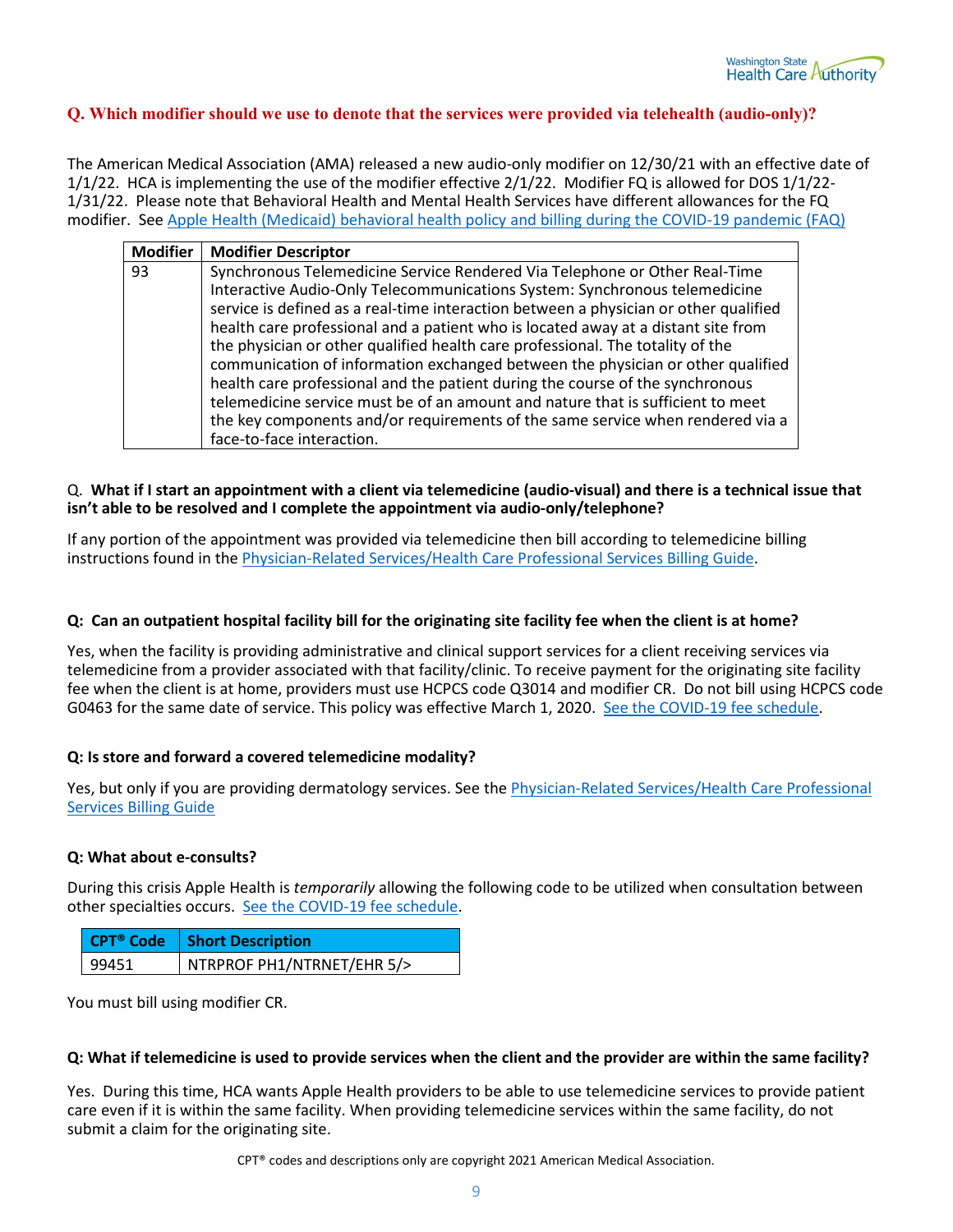

#### <span id="page-9-0"></span>**Part 3 Telehealth using usual E/M codes, CPT or HCPCS codes**

#### **Q: What modes of technology can I use to provide services to my patients?**

Under the circumstances, Apple Health is covering a variety of technology modalities in lieu of in person visits to support evaluation, assessment and treatment of clients. These modalities include:

- Audio-only/telephone calls.
- On-line digital exchange through a patient portal [\(see section on CPT code 99421-43\)](#page-10-0)
- Texting and email may also be used, but the agency cautions as to the extent this should be used for doing assessments and providing treatment. [\(See section on HCPCS code G2012\)](#page-10-1).

#### **Q: Do I need to take any measures to inform the client about technologies that may not be HIPAA compliant?**

Yes, clients must be informed when using a non-HIPAA compliant technology. This can be done in the following ways:

- Using mail to obtain written consent
- Use of an electronic signature
- Verbal but the information provided and the verbal consent must be documented and dated.

Once in-person visits are resumed, the client must sign a consent form that communicates in writing that the client provided consent to use a platform that could not protect their personal health information.

#### **Q: How do I bill for services provided via telehealth (audio-only)?**

For services provided via telehealth (audio-only)

- Bill the code you would usually that denotes the service rendered (including E/M codes)
- Use modifier 93 to denote that the service was provided via telehealth (audio-only)
- Use the appropriat[e place of service \(POS\)](#page-7-0)
- If you use POS 02 and you should receive the nonfacility rate, you need to add modifier 95.

#### <span id="page-9-1"></span>**Part 4- Other telehealth codes and policies**

#### **Q: Are the telephone codes a covered service?**

Yes. [See the COVID-19 fee schedule.](https://www.hca.wa.gov/node/301)

| <b>CPT<sup>®</sup> Code</b> | <b>Short Description</b>     | Modifier             |
|-----------------------------|------------------------------|----------------------|
| 99441                       | PHONE E/M PHYS/QHP 5-10 MIN  | CR at the line level |
| 99442                       | PHONE E/M PHYS/QHP 11-20 MIN | CR at the line level |
| 99443                       | PHONE E/M PHYS/QHP 21-30 MIN | CR at the line level |

#### **Q: What if I am trying to serve a new client, since the telephone codes are for established patients?**

Apple Health is allowing the use of CPT® codes 99441-99443 for new or established patients during this crisis.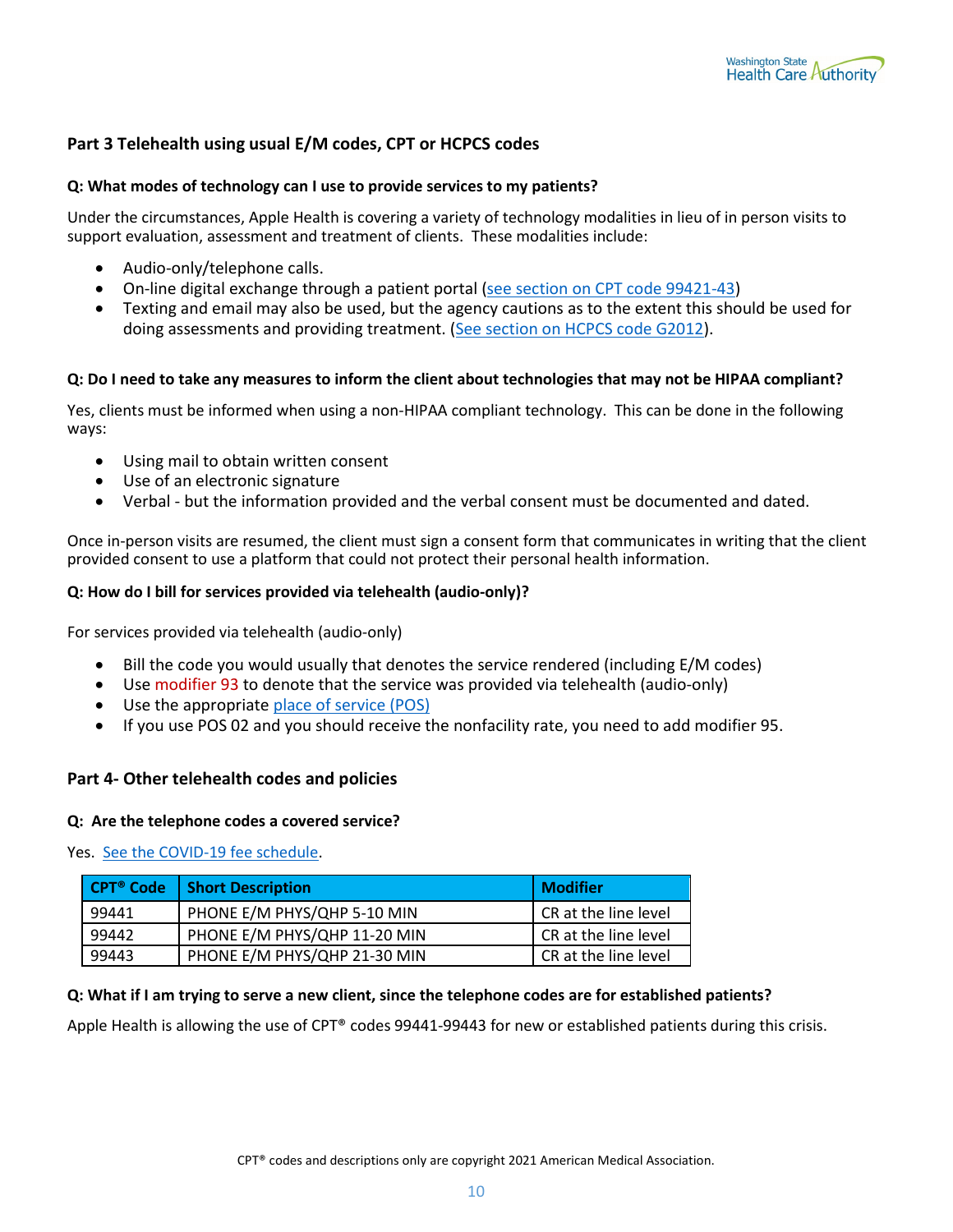

#### **Q: How do I bill if I am using audio-only/telephone to provide medical services? This includes regular E/M codes as well as other CPT/HCPCS codes.**

Apple Health is allowing audio-only/telephone to be used when current practice for providing services is not an option (face-to-face, telemedicine). Report the service modality code (CPT or HCPCS code) as you would if the encounter was in person. In these cases, Apple Health is temporarily allowing services using a telephone, as described above, to conduct an office visit. Report the code (CPT or HCPCS) as you would if the encounter was in person. Always document the modality used for delivery in the health care record. Remember to:

- Use modifier FQ. See information about [the new audio-only modifier.](#page-7-1)
- Use appropriate POS (02, 10). [See new POS information.](#page-7-0)

#### **Q: What will I be paid for providing services using these codes?**

When you bill for CPT® codes 99441-99443 with modifier CR, you will be paid the rates identified on the COVID-19 fee schedule[.](https://www.hca.wa.gov/billers-providers-partners/prior-authorization-claims-and-billing/provider-billing-guides-and-fee-schedules#collapse_63_accordion) Due to system constraints, the system will not pay the pediatric or the medication for opioid use disorder enhanced rate for these codes. If you are a provider that receives an enhanced rate for E/M services provided to children/youth under the age of 18 or if the services you provide meet the criteria for the medication for opioid use disorder rate enhancement, follow the instructions in Part 2 or 3 within this policy for billing a telemedicine or a telehealth E/M code to receive the enhanced rate.

\*Depending on your contract with the MCOs, their payment may be different. For example, if you are paid at a capitated rate, or another non fee-for-service methodology.

#### **Q: Can telephone calls be initiated by the provider?**

Yes, during this pandemic, providers are allowed to initiate phone calls.

#### <span id="page-10-0"></span>**Q. Can services be provided via a patient portal?**

Yes. [See the COVID-19 fee schedule.](https://www.hca.wa.gov/node/301)

| <b>CPT<sup>®</sup> Code</b> | <b>Short Description</b> | <b>Modifier</b>      |
|-----------------------------|--------------------------|----------------------|
| 99421                       | OL DIG E/M SVC 5-10 MIN  | CR at the line level |
| 99422                       | OL DIG E/M SVC 11-20 MIN | CR at the line level |
| 99423                       | OL DIG E/M SVC 21+ MIN   | CR at the line level |

#### **Q: What if I need to consult with another provider regarding treatment of my patient?**

<span id="page-10-1"></span>CPT® code 99446 is already a covered code. [See Physician-Related Services/Health Care Professional Services](https://www.hca.wa.gov/billers-providers-partners/prior-authorization-claims-and-billing/provider-billing-guides-and-fee-schedules#collapse_46_accordion) Billing [Guide](https://www.hca.wa.gov/billers-providers-partners/prior-authorization-claims-and-billing/provider-billing-guides-and-fee-schedules#collapse_46_accordion) [.](https://www.hca.wa.gov/billers-providers-partners/prior-authorization-claims-and-billing/provider-billing-guides-and-fee-schedules#collapse_46_accordion)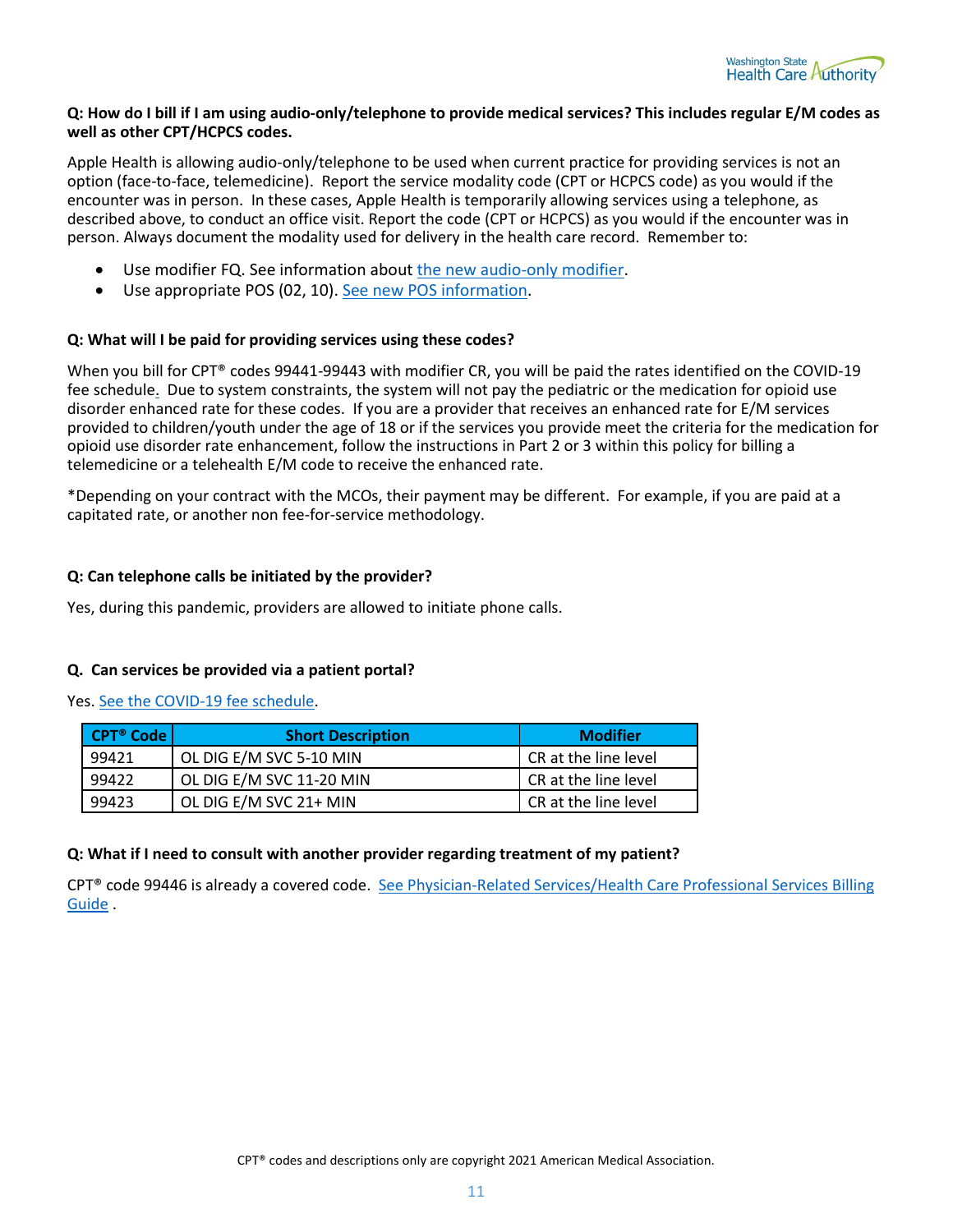

#### **Q: Medicare has given guidance to use HCPCS code G2012. Is Apple Health covering that code?**

Yes. This code is covered and must be billed with modifier CR. Apple Health considers texting and email a virtual check-in. If billing for texting to complete a telehealth visit with a client, bill using HCPCS G2012 for payment of this service.

| <b>HCPCS Code</b> | <b>Description</b>                                                                                                                                                                                                                                                                                                                                                                                                                                             |
|-------------------|----------------------------------------------------------------------------------------------------------------------------------------------------------------------------------------------------------------------------------------------------------------------------------------------------------------------------------------------------------------------------------------------------------------------------------------------------------------|
| G2012             | Brief communication technology-based service, e.g. virtual check-in, by a physician<br>or other qualified health care professional who can report evaluation and<br>management services, provided to an established patient, not originating from a<br>related e/m service provided within the previous 7 days nor leading to an e/m<br>service or procedure within the next 24 hours or soonest available appointment; 5-<br>10 minutes of medical discussion |

#### **Q: Is Z11.59 (encounter for screening for other viral diseases) a covered diagnosis code?**

Yes, Z11.59 is a covered code with a retroactive date of March 1, 2020. If you have received a denial due to diagnosis code Z11.59, resubmit your claim.

#### **Q: Is the new ICD-10 code Z20.822 (contact with and suspected exposure to COVID-19) a covered diagnosis?**

Yes. This diagnosis code is covered as of January 1, 2021.

#### <span id="page-11-0"></span>**Part 5 – Telemedicine and Telehealth in the FQHC/RHC setting**

**Q: What medical services are encounter eligible for federally qualified health centers (FQHCs), rural health clinics (RHCs), and Tribal Facilities (Direct IHS Clinics, Tribal Clinics and Tribal FQHCs)?**

The following codes are encounter eligible when billed with modifier CR: CPT® 99441-43, 99421-23, and 99429; HCPCS code G2012.

#### Fee For Service (FFS) Claims:

All FFS encounter eligible claims should be billed directly to ProviderOne with HCPCS code T1015.

#### Managed Care Claims:

FQHCs, RHCs, and Tribes should bill the encounter eligible codes for MCO clients directly to the HCA-contracted MCOs . For all FQHCs and those RHCs who reconcile directly with HCA, these claims will be included in the annual reconciliation.

For those RHCs who receive the full encounter rate, MCOs will ensure these clinics receive their full encounter rate for the encounter eligible codes. RHCs are required to bill HCPCS code T1015 in addition to the encounter eligible codes to receive the full encounter rate through MCOs.

For Tribal Facilities (Direct IHS Clinics, Tribal Clinics, and Tribal FQHCs) – the MCO payment of the encounter rate is scheduled to begin on 04/01/2020 (AI/AN clients) and 07/01/2020 (non AI/AN clients). Until MCO payment of the encounter rate begins – the balance of the encounter rate may be billed to ProviderOne for medical services.

#### **Q: Are FQHC's or RHC's eligible to be an originating site?**

Yes. Both FQHC's and RHC's are approved originating sites. Apple Health (Medicaid) only pays an originating site facility fee for services provided via telemedicine.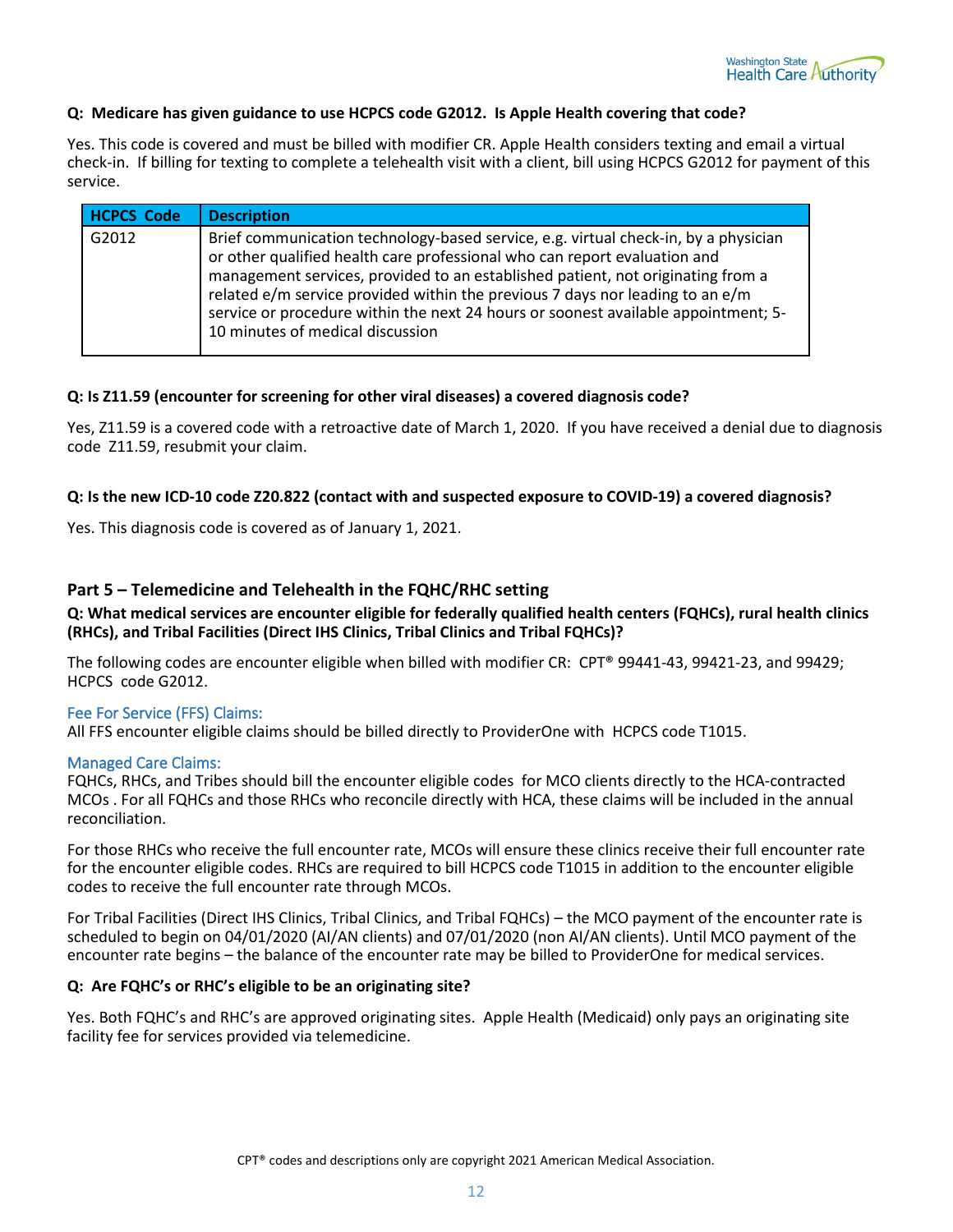

#### <span id="page-12-0"></span>**Part 6 - Provider/program specific information including the following: EPSDT, Office Based Opioid Treatment, Medical Nutritional Therapy, Residents, Maternity**

#### <span id="page-12-1"></span>EPSDT

#### **Q: What about EPSDT visits that were provided via telemedicine or telehealth?**

Apple Health is aware that there are components of an EPSDT visit that cannot be completed via telemedicine or telehealth. As those components are critical to the well-being of children/youth, there will be a need for a follow-up appointment to complete those components. Apple Health is approving the following plan to address this concern.

For an EPSDT appointment via telemedicine/telehealth, follow the guidance below:

- Services provided via a telehealth (audio-only) choose the appropriate EPSDT visit code[, with modifier FQ](#page-7-1) and the [appropriate POS \(02 or 10\)](#page-7-0)
- Services provided via telemedicine (audio-visual), choose the appropriate EPSDT visit code, and the appropriate POS (02 or 10)

**Note:** Remember to add any of the additional procedure codes that are applicable to other services/screenings provided. [\(See the EPSDT Billing Guide and the Physician-Related Services/Health](https://www.hca.wa.gov/billers-providers-partners/prior-authorization-claims-and-billing/provider-billing-guides-and-fee-schedules#collapse_46_accordion)  [Care Professional Services Billing Guide.\)](https://www.hca.wa.gov/billers-providers-partners/prior-authorization-claims-and-billing/provider-billing-guides-and-fee-schedules#collapse_46_accordion)

\* Providers should check with the MCO about their requirements for a modifier code.

For the in-person follow-up appointment to complete EPSDT components, bill the following on an EPSDT claim:

- CPT® code 99429 with modifier CR [\(See the COVID-19 fee schedule](https://www.hca.wa.gov/node/301).) **Note:** Remember to add any of the additional procedure codes that are applicable to other services/screenings provided. [\(See the EPSDT Billing Guide and the Physician-Related Services/Health](https://www.hca.wa.gov/billers-providers-partners/prior-authorization-claims-and-billing/provider-billing-guides-and-fee-schedules#collapse_46_accordion)  [Care Professional Services Billing Guide.\)](https://www.hca.wa.gov/billers-providers-partners/prior-authorization-claims-and-billing/provider-billing-guides-and-fee-schedules#collapse_46_accordion)
	- \* Providers should check with the MCO about their requirements for a modifier.

<span id="page-12-2"></span>

|       | CPT <sup>®</sup> Code   Short Description |
|-------|-------------------------------------------|
| 99429 | Unlisted preventive medicine service      |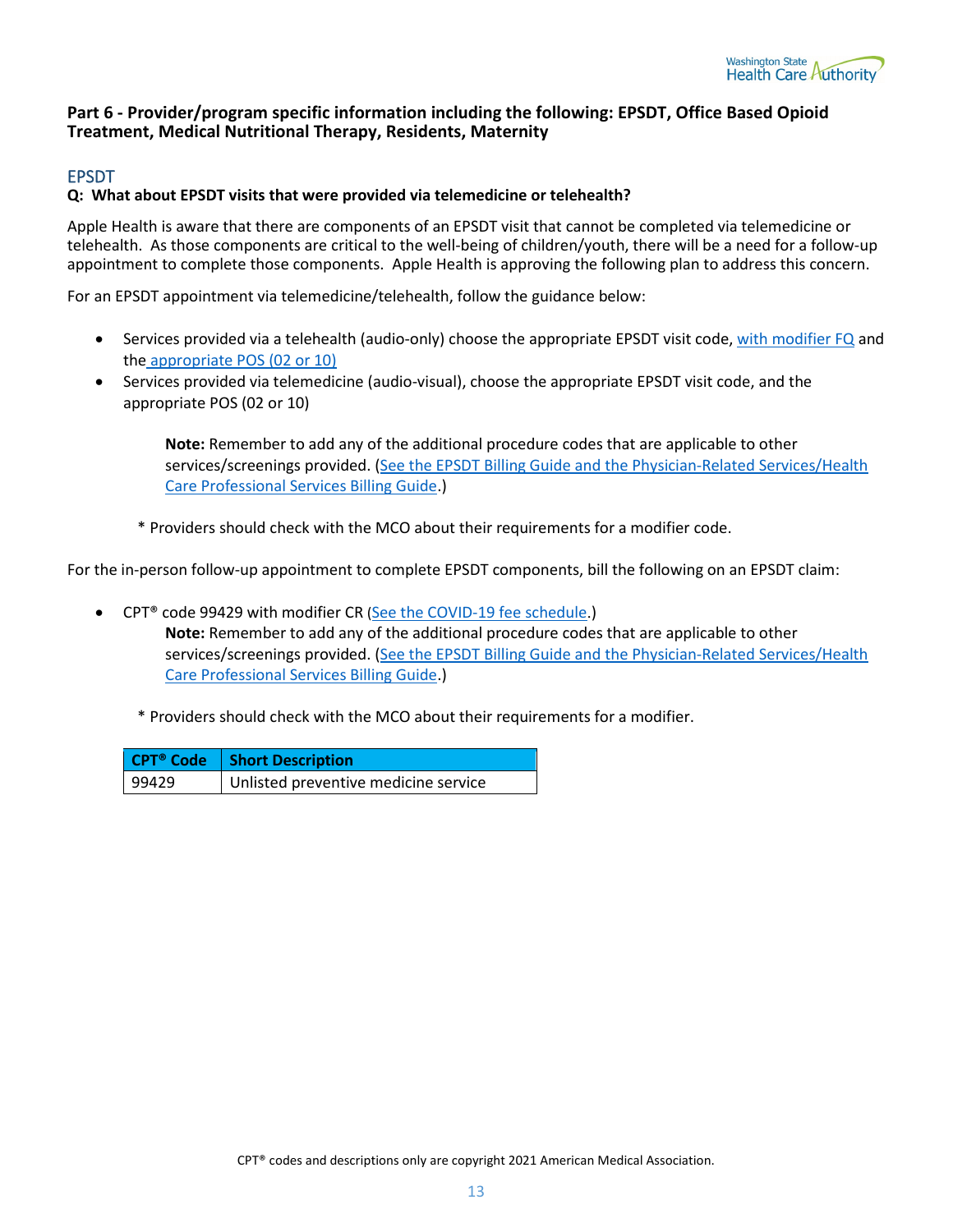

#### Office Based Opioid Treatment

#### **Q: How can I provide support to my patients receiving Office Based Opioid Treatment (OBOT) services when patient contact has been limited during the COVID-19 crisis?**

During COVID-19, CPT® code 99211 can be billed when a nurse phone call is utilized to provide contact and support to assist in accomplishing treatment goals.

- This is a separate E/M billed by the provider to be used in lieu of a face-to-face E/M.
- Use [modifier FQ](#page-7-1)
- Use [appropriate POS \(02, 10\)](#page-7-0)

If the nurse providing the service is funded through a current contract with Health Care Authority (such as SOR/OTN/Hub and Spokes/ Nurse Care Manager Projects), they are excluded from billing this service at this time.

#### <span id="page-13-0"></span>Medical Nutrition Therapy

#### **Q: Can dieticians bill for medical nutrition therapy provided via telemedicine or telehealth?**

Yes. Dieticians can bill for medical nutrition therapy services that are provided via telemedicine or telehealth. Please follow guidance for those policies.

#### <span id="page-13-1"></span>Residents

#### **Q: Can residents provide care allowed under the primary care exception (PCE) via telemedicine/telehealth?**

Yes. As long as the appropriate level of supervision is in place for all residents based on each resident's level of education/training and ability, as well as patient complexity and acuity. Apple Health (Medicaid) is aligning with Medicare policy to allow office/outpatient E/M services provided in a primary care center under direct supervision of the teaching physician either in person or by interactive telecommunications technology. Apple Health (Medicaid) is expanding the services allowed to be billed with modifier GE to include the following codes CPT® codes 99421-23, and 99441-43 and HPCS code G2012.

#### <span id="page-13-2"></span>**Maternity**

#### **Q: Will HCA continue to pay for OB services under pre-COVID 19 payment policies (bundled/unbundled payment)? How will services rendered using telemedicine/telehealth modalities be paid?**

Yes. HCA will continue to pay for OB services under pre-COVID-19 payment policies using the bundled or unbundled approach, as applicable. Prenatal and postnatal services rendered using a telemedicine/telehealth modality and conducted as an OB visit will be paid as it would if the visit was in person under OB bundled/unbundled payment policy.

#### **Q: How do I bill the antepartum care place of service (POS) if some of those services were provided via telemedicine or telehealth?**

HCA recommends you choose the usual procedure code you would have for billing the service and use the POS that is relevant to the service provided on the date of the last visit. For example,

- If the service was provided in person in an office setting, use POS 11 (office)
- If the service was provided via audio-visual telemedicine [appropriate POS \(02, 10\).](#page-7-0)
- If the service was provided via audio-only telehealth then use the [FQ modifier](#page-7-1) and the appropriate POS [\(02, 10\).](#page-7-0)

Just like pre-COVID-19 OB billing policies and procedures, for any service provided that falls outside of the CPT guidelines for global OB care, follow the telemedicine/telehealth guidance for all medical providers. Problemoriented services provided outside of the standard of care can be provided via telemedicine or telehealth. Please see the guidance regarding how to bill for telemedicine (HIPAA compliant audio-visual) or telehealth (audio-only) in this FAQ.